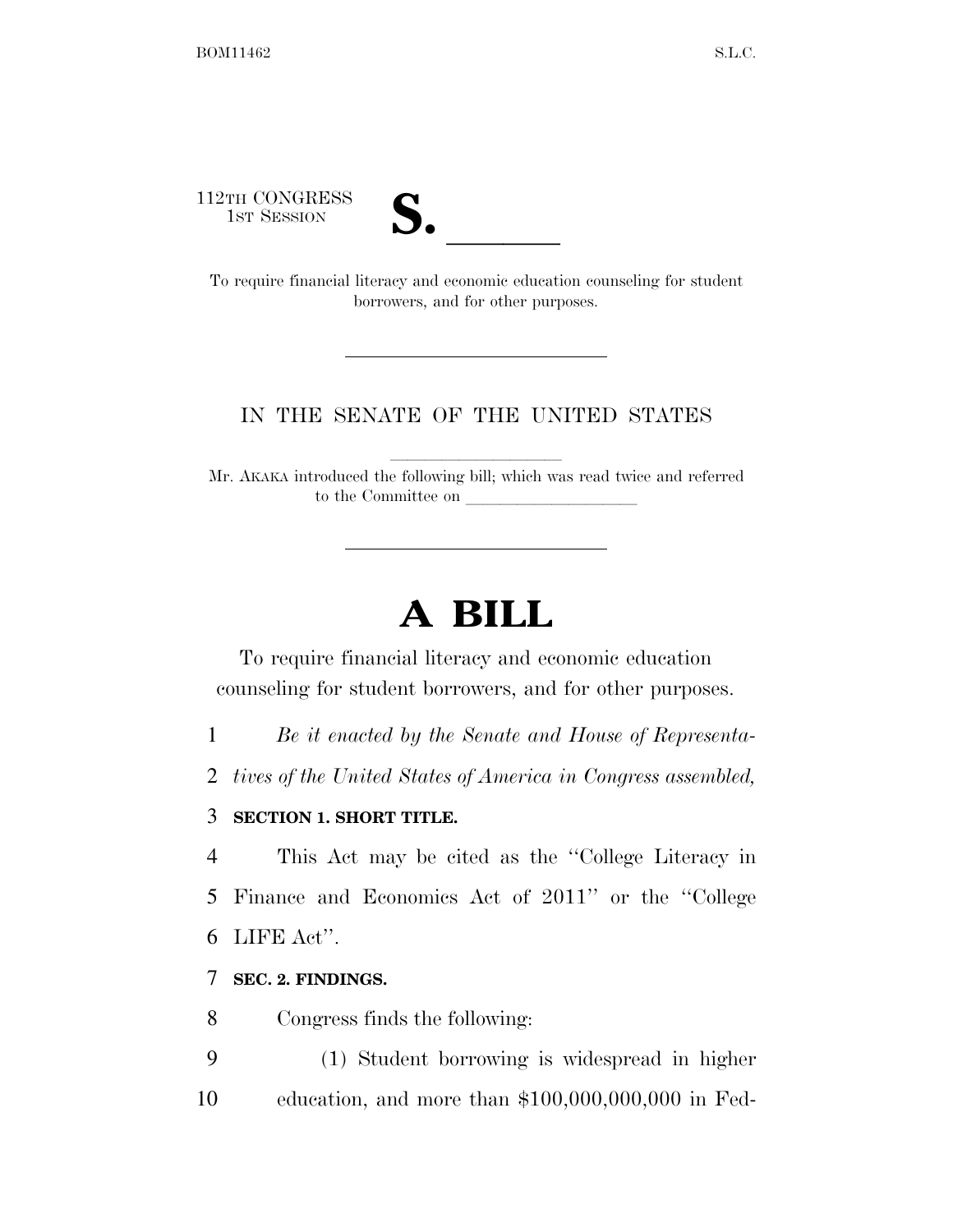eral education loans are originated each year. In 2008, 62 percent of recipients of a baccalaureate de-gree graduated with student debt.

 (2) Forty-eight percent of students at 4-year public institutions of higher education borrow money to pay for college, as do 57 percent of students at 4-year private institutions of higher education, and 96 percent of students at for-profit institutions of higher education.

 (3) In 2008, 92 percent of Black students, 85 percent of Hispanic students, 85 percent of Amer- ican Indian/Alaska Native students, 82 percent of multi-racial students, 80 percent of Native Hawai- ian/Pacific Islander students, 77 percent of White students, and 68 percent of Asian students received financial aid.

 (4) Students depart from institutions of higher education with significant debt. In 2008, the average student loan debt among graduates of institutions of higher education was \$23,186, and 1 in 10 recipi- ents of a baccalaureate degree graduated at least \$40,000 in debt. In 2008, 57 percent of recipients of a baccalaureate degree from a for-profit institu- tion of higher education owed more than \$30,000, and the median amount of debt was \$32,700. Since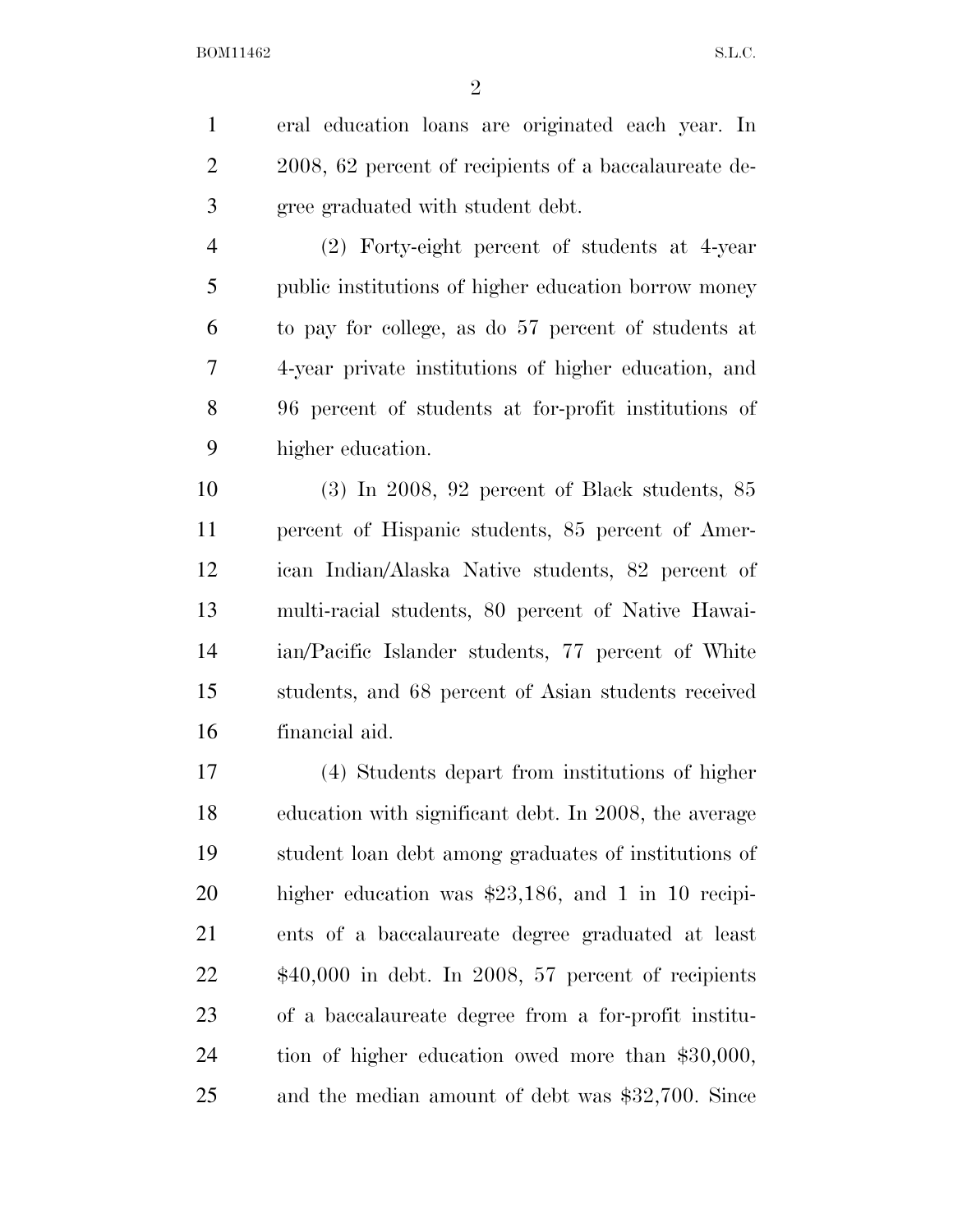2003, the average cumulative debt among students at institutions of higher education has increased by 5.6 percent each year.

 (5) Students enrolled in for-profit institutions of higher education account for 47 percent of all stu- dent loan defaults, despite representing approxi- mately 10 percent of all students enrolled in institu- tions of higher education. Since 2003, the national cohort default rate has increased from 4.5 percent to 7 percent.

 (6) Students rely on access to credit. Fifty-six percent of dependent students at institutions of higher education had a credit card in their own name in 2004. The average credit card balance among such students who were carrying a balance on their cards was \$2,000.

 (7) According to the National Foundation for Credit Counseling, the majority of adults (56 per- cent of adults in the United States, or 127,000,000 people) do not have a budget or keep close track of expenses or spending.

 (8) According to a 2009 National Bankruptcy Research Center study, consumers who received fi- nancial education through pre-bankruptcy counseling had 27.5 percent fewer delinquent accounts and re-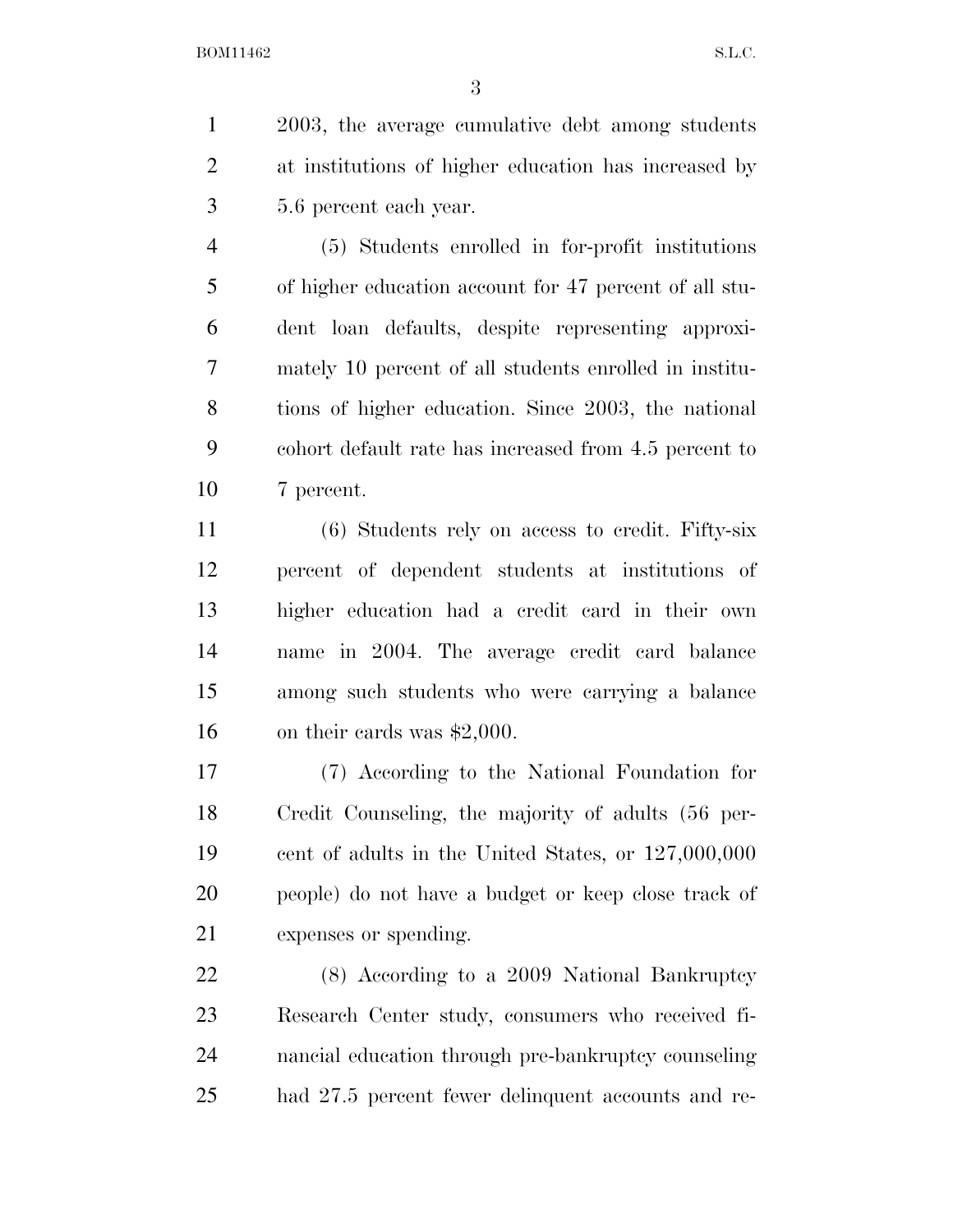mained current on their accounts for 29 percent longer.

 (9) According to the Financial Industry Regu- latory Authority Investor Education Foundation, less than one-third of young adults (ages 18 to 29) set aside emergency savings to weather unexpected financial challenges.

 (10) According to a Jump\$tart Coalition for Personal Financial Literacy survey, 62 percent of high school students cannot pass a basic personal fi- nance exam, and financial literacy scores among fu-ture higher education students are low.

 (11) According to research by the National En- dowment for Financial Education and the University of Arizona, schools are the institutions that students trust most to help increase their knowledge of per-sonal finance.

#### **SEC. 3. FINANCIAL LITERACY COUNSELING.**

 Section 485 of the Higher Education Act of 1965 (20 U.S.C. 1092) is amended by adding at the end the fol-lowing:

22 "(n) FINANCIAL LITERACY COUNSELING.—

23 "(1) IN GENERAL.—Each eligible institution shall provide financial literacy counseling to student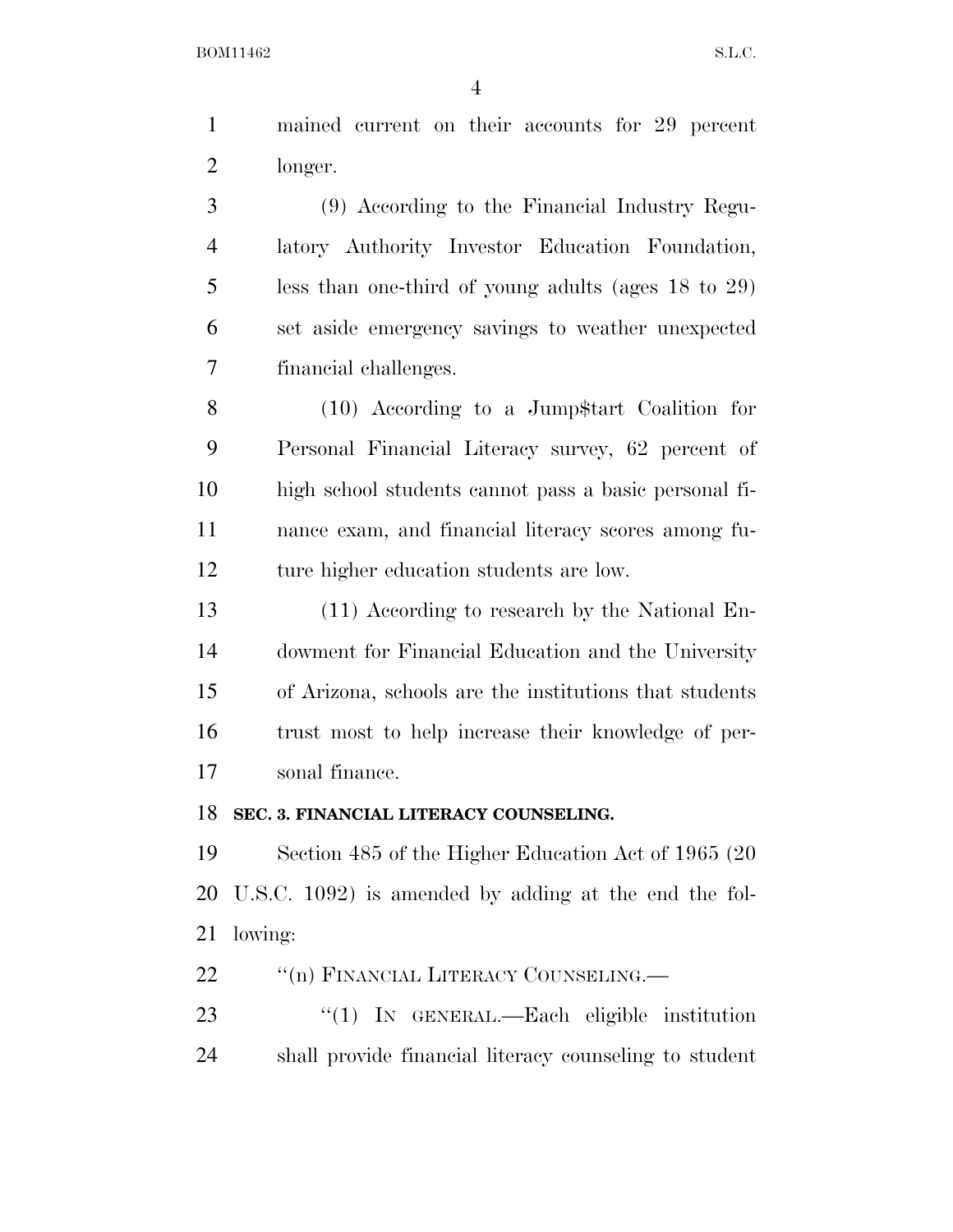| $\mathbf{1}$   | borrowers in accordance with the requirements of  |
|----------------|---------------------------------------------------|
| $\overline{2}$ | this subsection, through—                         |
| 3              | $\lq\lq$ financial aid offices;                   |
| $\overline{4}$ | "(B) an employee or group of employees            |
| 5              | designated under subsection (c); or               |
| 6              | $\lq\lq$ (C) a partnership with a nonprofit orga- |
| $\overline{7}$ | nization that has substantial experience devel-   |
| 8              | oping or administering financial literacy and     |
| 9              | economic education curricula, which may in-       |
| 10             | clude an organization that has received grant     |
| 11             | funding under the Excellence in Economic Edu-     |
| 12             | cation Act of 2001 (20 U.S.C. 7267 et seq.).      |
| 13             | "(2) ENTRANCE AND EXIT COUNSELING RE-             |
| 14             | QUIRED.-                                          |
| 15             | "(A) IN GENERAL.—Financial literacy               |
| 16             | counseling, as required under this subsection,    |
| 17             | shall be provided to student borrowers on the     |
| 18             | following 2 occasions:                            |
| 19             | ``(i)<br>ENTRANCE COUNSELING. Such                |
| 20             | counseling shall be provided not later than       |
| 21             | 45 days after the first disbursement of a         |
| 22             | borrower's first loan that is made, insured,      |
| 23             | or guaranteed under part B, made under            |
| 24             | part D, or made under part E. Financial           |
| 25             | literacy counseling on this occasion may be       |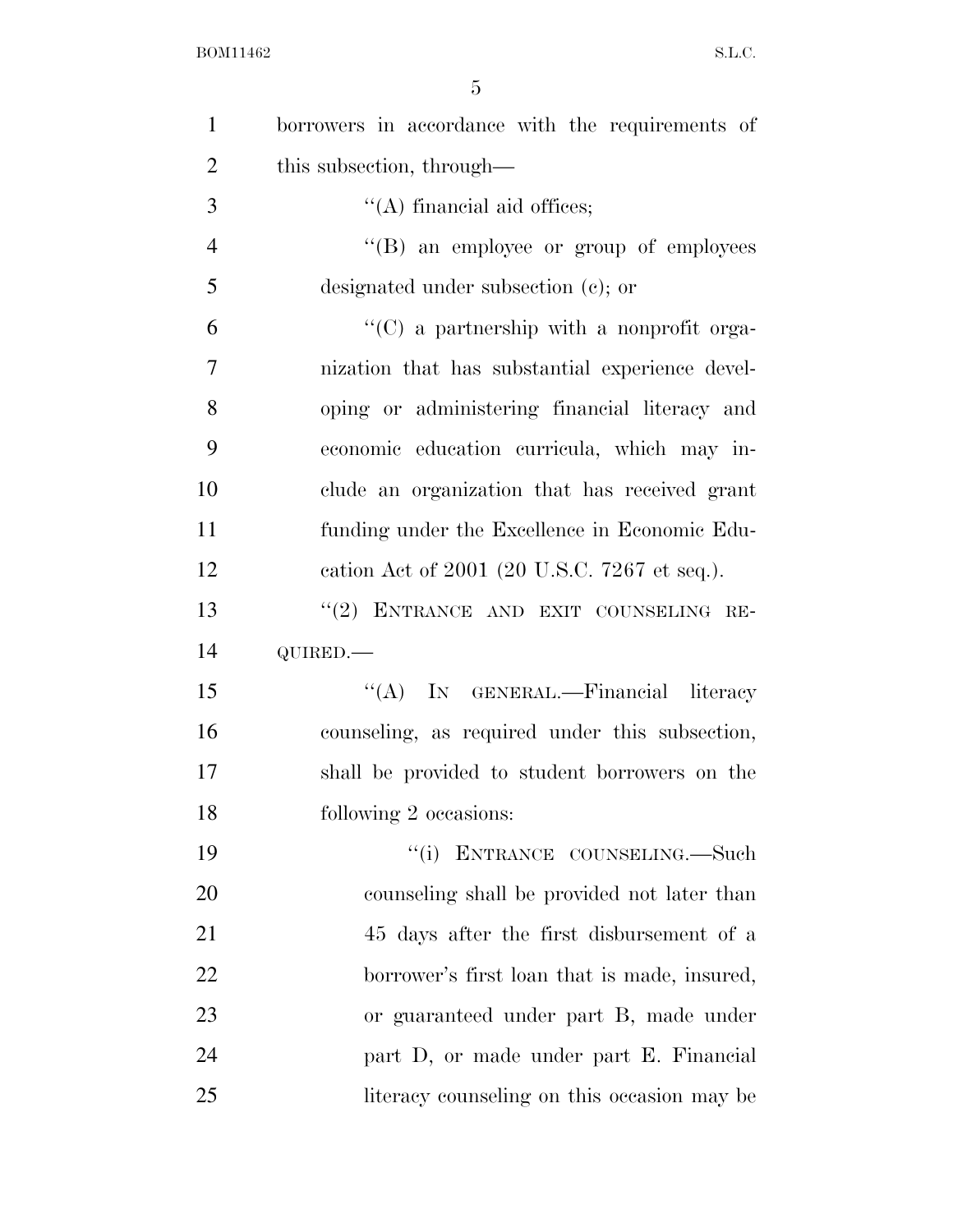| $\mathbf{1}$   | provided in conjunction with the entrance      |
|----------------|------------------------------------------------|
| $\overline{2}$ | counseling described in subsection (1), if     |
| 3              | the financial literacy counseling component    |
| $\overline{4}$ | is provided in accordance with the require-    |
| 5              | ments of subparagraph $(C)$ .                  |
| 6              | "(ii) EXIT COUNSELING.—Such finan-             |
| $\overline{7}$ | cial literacy counseling shall be provided, in |
| 8              | addition to the financial literacy counseling  |
| 9              | provided under clause (i), prior to the com-   |
| 10             | pletion of the course of study for which the   |
| 11             | borrower enrolled at the institution or at     |
| 12             | the time of departure from such institu-       |
| 13             | tion, to each borrower of a loan that is       |
| 14             | made, insured, or guaranteed under part        |
| 15             | B, made under part D, or made under part       |
| 16             | E. Financial literacy counseling on this oc-   |
| 17             | casion may be provided in conjunction with     |
| 18             | the exit counseling described in subsection    |
| 19             | (b), if the financial literacy counseling      |
| 20             | component is provided in accordance with       |
| 21             | the requirements of subparagraph $(C)$ .       |
| 22             | "(B) EXCEPTIONS.—The requirements of           |
| 23             | subparagraph (A) shall not apply to borrowers  |
| 24             | $of$ —                                         |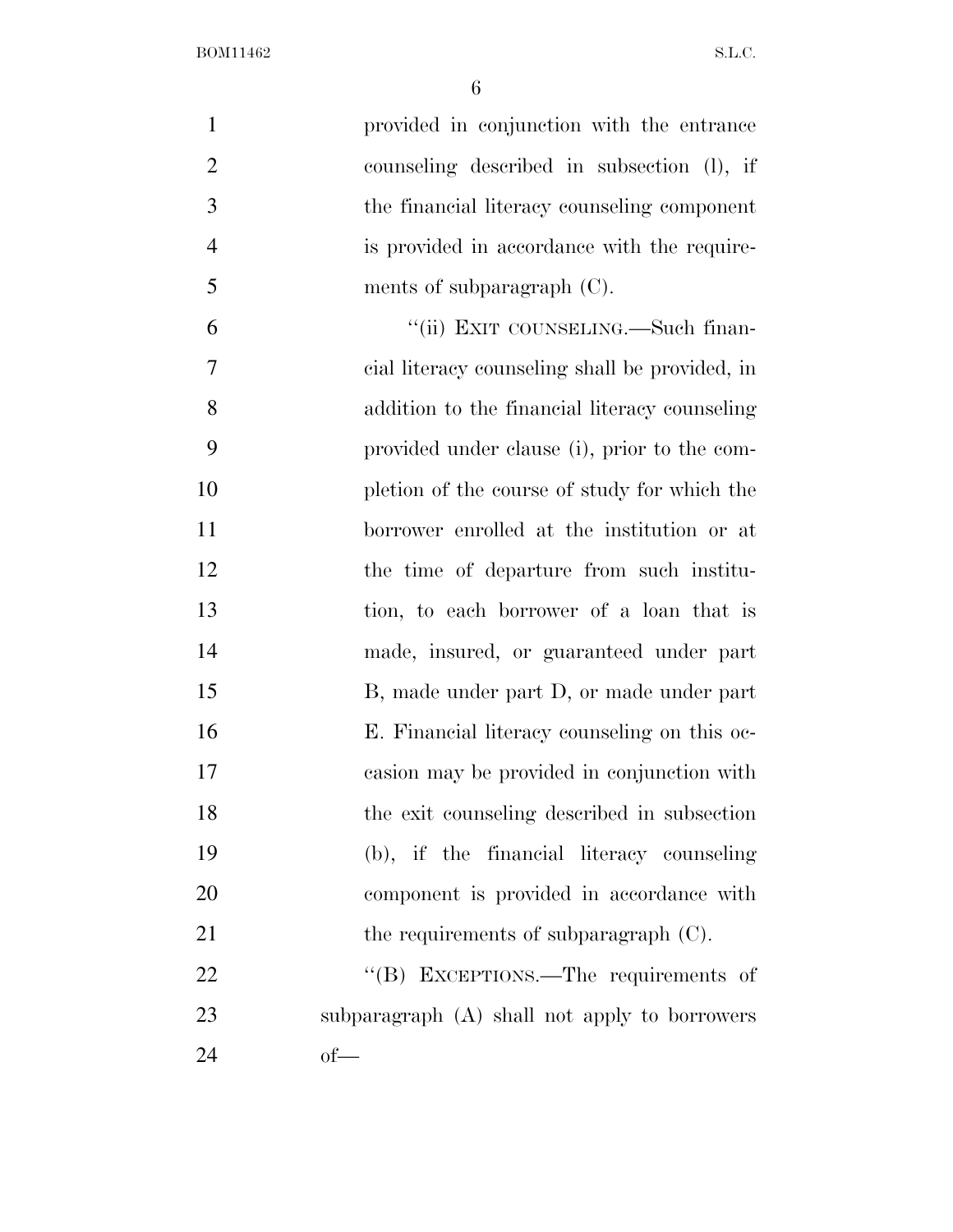| $\mathbf{1}$   | "(i) a loan made, insured, or guaran-               |
|----------------|-----------------------------------------------------|
| $\overline{2}$ | teed pursuant to section 428C;                      |
| 3              | "(ii) a loan made, insured, or guaran-              |
| $\overline{4}$ | teed on behalf of a student pursuant to             |
| 5              | section 428B; or                                    |
| 6              | "(iii) a loan made under part D that                |
| $\overline{7}$ | is a Federal Direct Consolidation Loan or           |
| 8              | a Federal Direct PLUS loan made on be-              |
| 9              | half of a student.                                  |
| 10             | "(C) MINIMUM COUNSELING REQUIRE-                    |
| 11             | MENTS.—Such financial literacy counseling           |
| 12             | shall include a total of not less than 4 hours of   |
| 13             | counseling on the occasion described in sub-        |
| 14             | paragraph $(A)(i)$ , and an additional period of    |
| 15             | not less than 4 hours of counseling on the occa-    |
| 16             | sion described in subparagraph $(A)(ii)$ . A total  |
| 17             | of not more than 2 hours of counseling for each     |
| 18             | of the occasions described in subparagraph (A)      |
| 19             | shall be provided electronically.                   |
| 20             | $\lq\lq (D)$<br>EARLY DEPARTURE.-Notwith-           |
| 21             | standing subparagraph $(C)$ , if a borrower leaves  |
| 22             | an eligible institution without the prior knowl-    |
| 23             | edge of such institution, the institution shall at- |
| 24             | tempt to provide the information required under     |
| 25             | this subsection to the student in writing.          |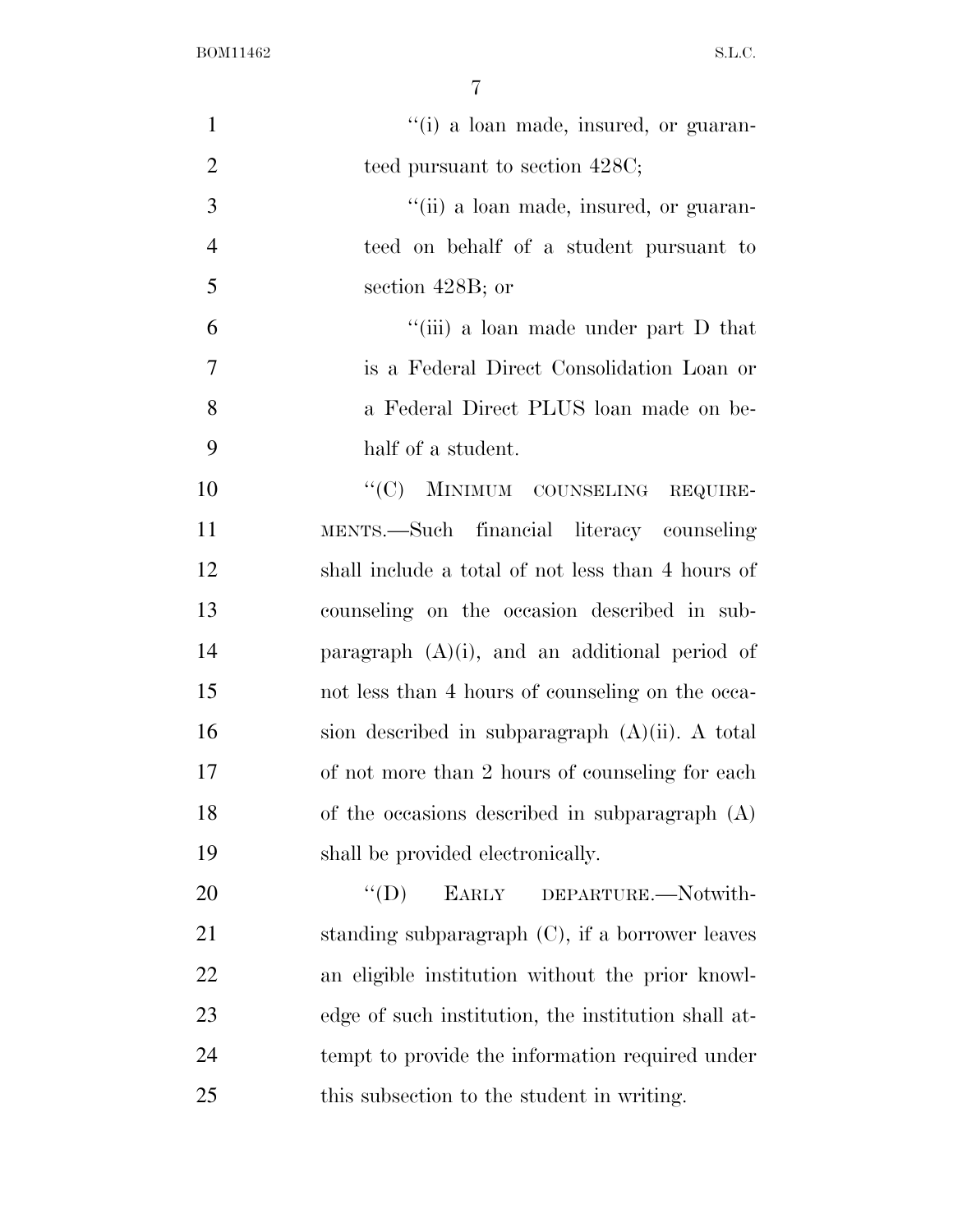1 "(3) INFORMATION TO BE PROVIDED. Finan- cial literacy counseling, as required under this sub- section, shall include information on the Financial Education Core Competencies as determined by the Financial Literacy and Education Commission es- tablished under title V of the Fair and Accurate Credit Transactions Act of 2003 (20 U.S.C. 9701 et seq.).

9 "(4) USE OF INTERACTIVE PROGRAMS.—The Secretary may encourage institutions to carry out the requirements of this subsection through the use of interactive programs that test the borrower's un- derstanding of the financial literacy information pro- vided through counseling under this subsection, using simple and understandable language and clear formatting.

17 <sup>''</sup>(5) MODEL FINANCIAL LITERACY COUNSELING CURRICULUM.—Not later than 1 year after the date of enactment of the College Literacy in Finance and Economics Act of 2011, the Secretary shall develop a curriculum in accordance with the requirements of paragraph (3), which eligible institutions may use to fulfill the requirements of this subsection. In devel-oping such curriculum, the Secretary may consult